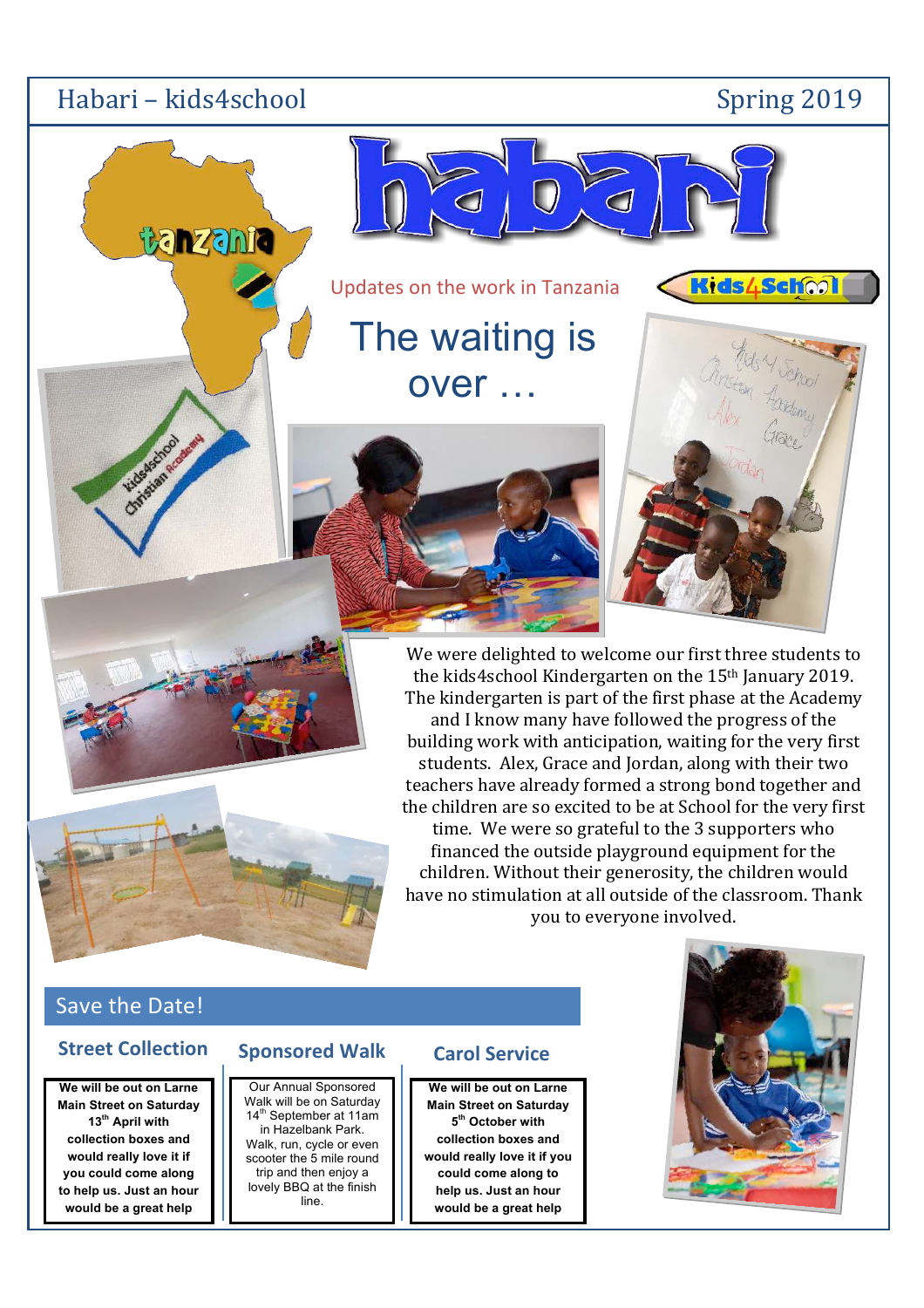

# **Chip Woods Missionary to** Tanzania with kids4school

Chip first travelled to Tanzania in 2018 with the American Southern Gospel group, Tribute Quartet. Within a matter of days of being there, he had fallen in love with the people and the country of Tanzania. When it was time to return to the States, it was with a heavy heart and the hope that one day he would return to this beautiful country.

The passion and love that Chip felt for Tanzania was very strong and even though he threw himself back to his teaching career and tried to carry on in his day to day life, he still felt drawn back to Africa. He began to feel a need to go back and before long he knew for sure that God was calling him to 'go'.

Chip left his job, country, family and friends in December 2018 and travelled to Tanzania, East Africa to work alongside<br>kids4school as a volunteer Missionary. With his background in teaching he will be able to assist in o kids4school as a volunteer Missionary. With his background in teaching he will be able to assist in our Academy, with his love and ability in photography he will be able to provide footage required for the ministry and with his love of our Lord and Saviour he will be able to share the Gospel with the children and adults of Tanzania.

### "let us not love with words or speech but with actions **and** in truth" **1 John 3:18**

We are so thankful for Chip and his obedience to God's calling in his life. Pray for him as he begins this exciting chapter in his life. He will work alongside Jackie until September but after that he will be alone so please remember him in your Prayers. Different cultures often brings different problems and he may have 'the lonely days' and the 'I can't do this' days but then he will also have the good days when he can see the fruits of his labour and see how God is working in Tanzania through him.



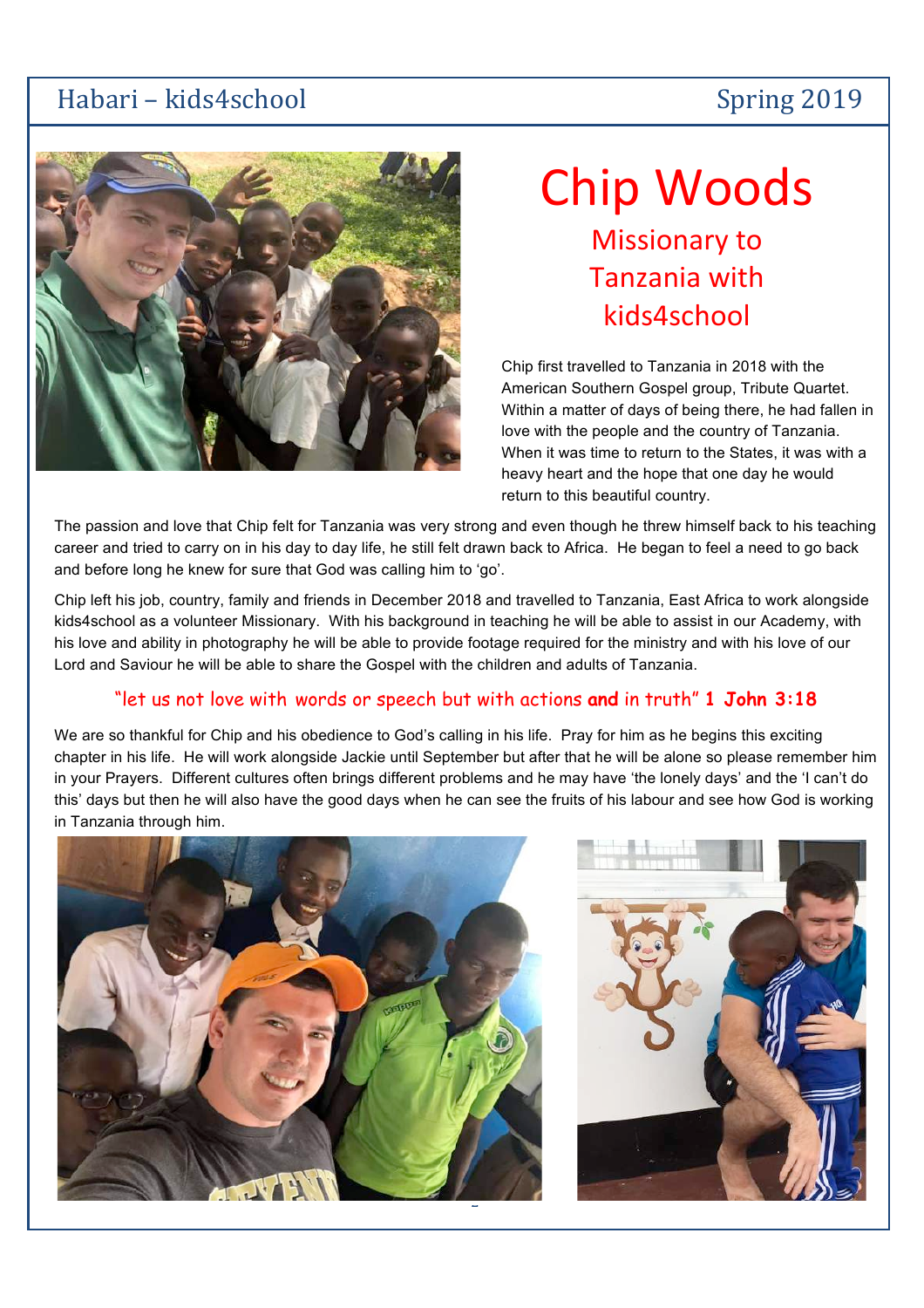# *Eye Testing at Nzasa B*

 $\overline{\phantom{a}}$ We have been very privileged to make connections with a team from Minnesota<br>" that travel to Tanzania specifically to work with an eye clinic in Dodoma. Last year they partnered up with kids4school and we were able to get a number of students with eye problems checked out.

This year the team returned to Tanzania, led by American Optometrists Chuck Yancey and Steve Grosser, and once again partnered with kids4school. The team travelled out to one of the rural Schools where we work called Nzasa B. Students, teachers and even parents arrived at the School to get their eyes tested. Simple eye tests were conducted at the School then around twenty-two children were transported into Dodoma for more extensive testing. Many of these children did require assistance and were supplied with a pair of glasses.





Keep Jackie in your prayers as she works alongside the newest member of the Tanzanian team, Chip. She will be handing over the wonderful work that she has been doing for him to continue and will be making preparations for her permanent return to Northern Ireland in September 2019. Tanzania will have been her home for  $3\frac{1}{2}$  years so remember her in Prayer.



'King of Heaven, we will answer the call,

We will follow, bringing hope to the world,

Filled with passion, filled with power to proclaim

Salvation in Jesus' name'



John & Grace will be travelling to

Tanzania again on 22<sup>nd</sup> May this year to work with kids4school for just over 8 weeks. Every year they travel out to oversee building work, help with administration and re-registration of children, deliver food parcels and much, much more. The McCullagh's are very dear friends and supporters of kids4school and we appreciate all that they do to support the children of Tanzania and the Ministry.

## **Points for Prayer**

- The team in Tanzania Jackie, Chip, David & Consolata
- The team in the UK Tom, Joanne, Sarah, Chloe, Jamie & Matthew
- John & Grace McCullagh as they travel to Tanzania for 8 weeks
- Joanne, Jamie, David & Jordan as they travel to Tanzania in June for 4 weeks
- The 2019 Mission team as they leave for Tanzania on 14<sup>th</sup> July
- Our Director, Tom, as he travels across the country sharing the work of kids4school
- The protection of our children in Tanzania, their educational and spiritual wellbeing in these difficult days.